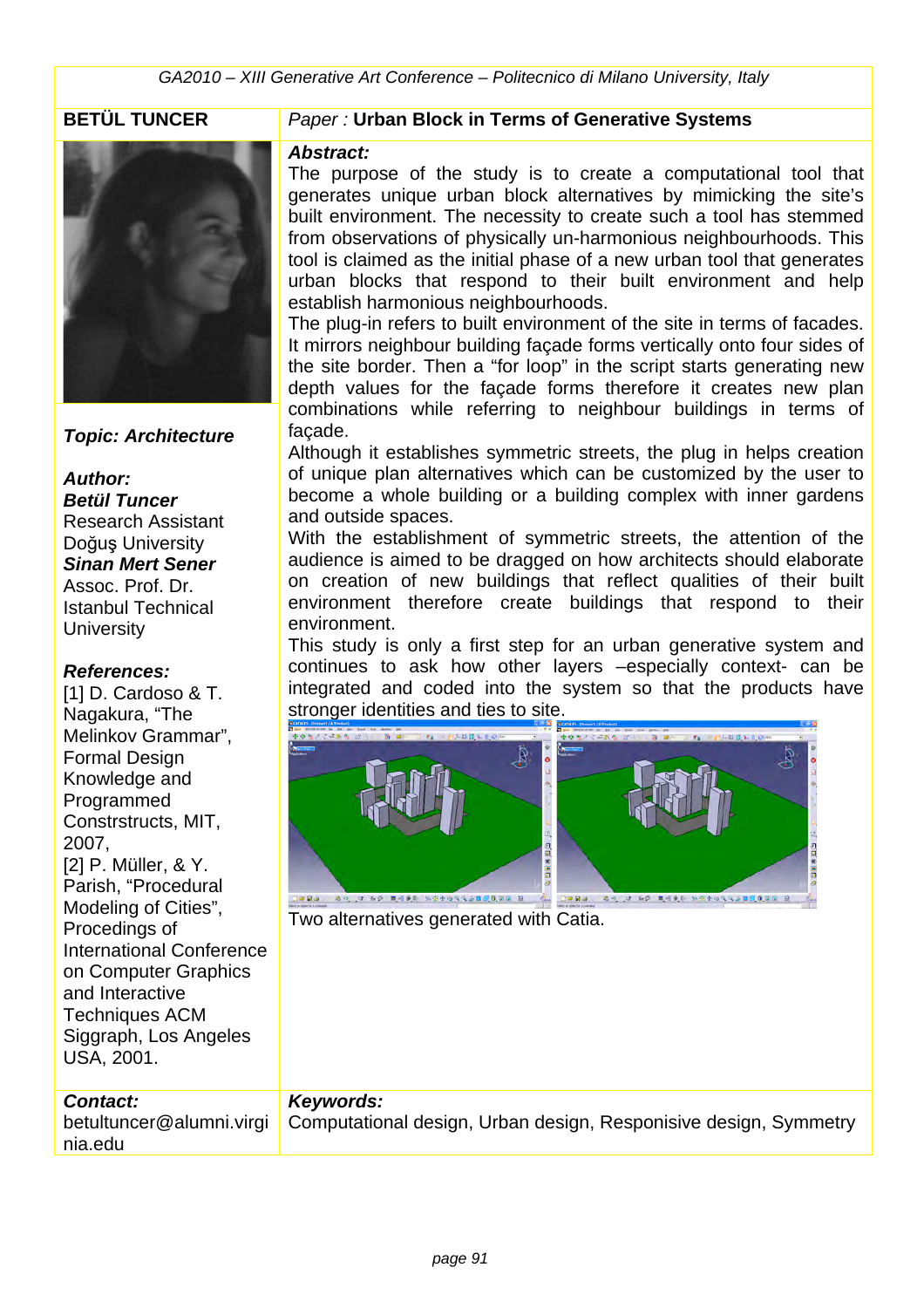# **Urban Block in Terms of Generative Systems**

**Research Assistant Betül Orbey**  *1 Doğuş University, İstanbul, Turkey. borbey@dogus.edu.tr*

# **Assoc. Prof. Dr. Sinan Mert Şener 2**

*Istanbul Technical University, Istanbul, Turkey*

# **General**

This paper will present a study in which a plug-in is developed for an early phase of site planning process and discuss elements necessary for urban generative systems. An urban block is chosen as a reference point and the plug-in is designed to generate design alternatives referring to its built environment aiming at establishing a coherent city image as a result. A coherent city image has been taken as the first step for an urban generative system.

Today, matter of designing responsive environments is being discussed. Many design projects consist of a set of sensors either responding to humanly actions such as movement or climatic conditions such as heat or humidity. However, there are not enough design projects that respond to their built environment even at the most basic level, which in this study is considered as the visual level. Taking the environment into consideration has almost been forgotten among mechanically responsive devices, robotized and iconized buildings so that today, it is harder to give a neighbourhood a character because every building block in a neighborhood is disconnected. Therefore, an alternative generation system that generates an urban block in response to its built environment would help initiate neighbourhoods that are visually in harmony.

The aim of this study is to draw attention to ways in which urban blocks can respond to built environment. This study claims that the face of the city is important and the built environment should be valuable enough to look upon, mimic and even to learn from.

On the other hand, this study prepares a platform to discuss layers of an urban generative system. Although a coherent city image has been taken as the first step to an urban generative system, what are other layers to such a system? How can harmony be further established through other layers? How can identity of the urban entity come forward in such a study?

# **1. Generation of an Urban Block**

Many efforts to design beautiful and healthy cities had been spent throughout the history. However, all of them had imposed a grand plan to be applied on a city. This study is related to city design at a scale of urban block. The urban block is perceived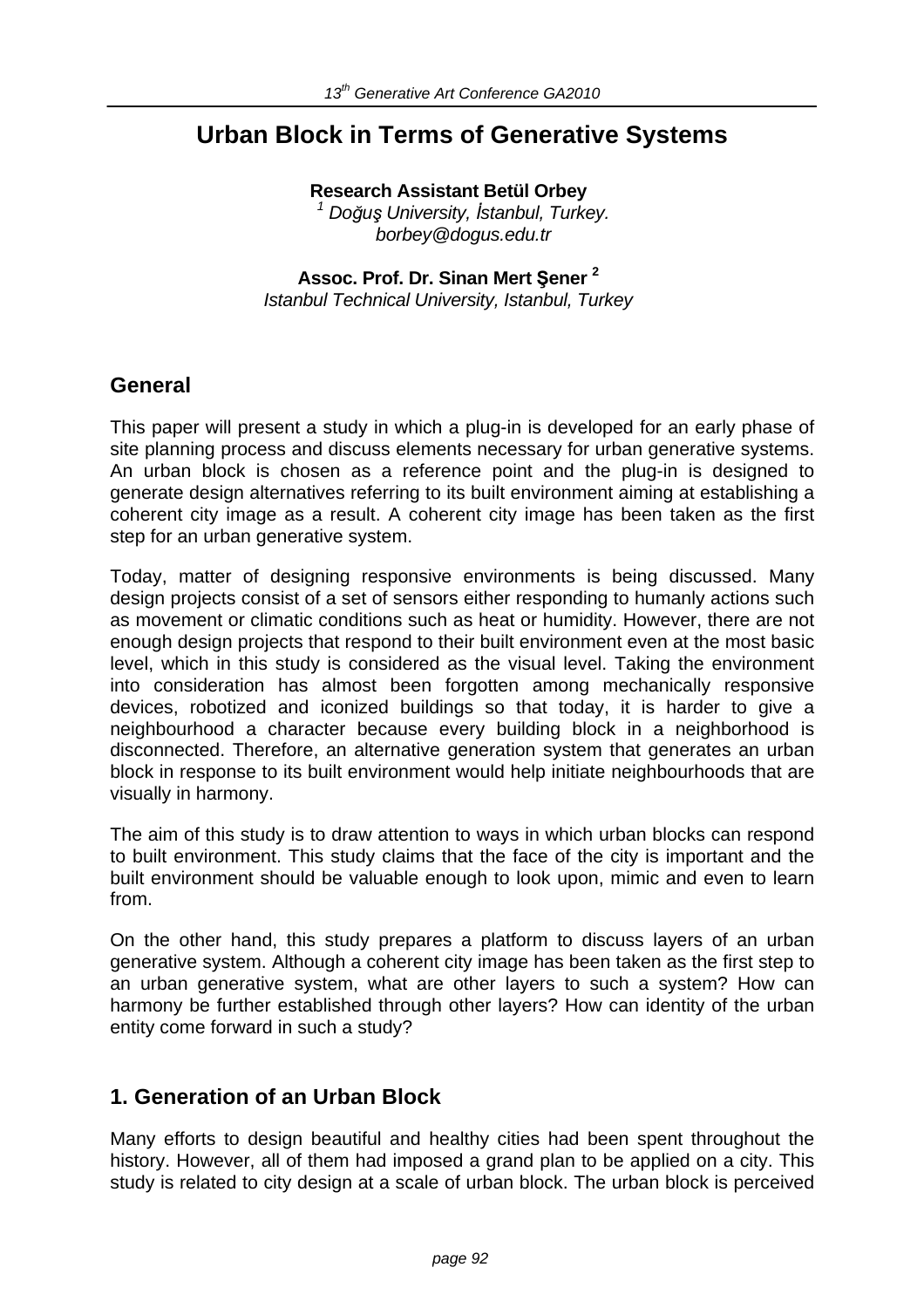as the building block of a city. If the building block is well developed, it consists of a very high potential to become a well-developed city as well. The method applied in the study offers a bottom-up approach to urban design allowing the method and the design of future cities to be unexpected and surprising.

In this study visual harmony, a consistency in physical form of architecture is sought after. This method is applied to establish consistency of visual form and act as a manifesto, when applied to most sites in a given city, which underlines the fact that appreciation of aesthetic values is degrading.

The method used in this study has been to develop a plug-in suggesting a way to design an urban block that responds to its built environment. A literal approach has been followed in responding to the environment. Simply, the plug-in mimics its environment to generate forms in elevation by taking mirror images of its neighbour building contours across the street and placing the 2D image on the side border of the site. The plug-in computes new site design alternatives by converting the 2D image into 3D by giving it depth values. This process is applied on all four sides of the site generating new plan alternatives with elements merging inwards from all sides while the elevations are filtered down to their contour lines and are represented abstractly as solids that establish harmony with the neighbourhood.

The application has been accomplished through using Microsoft Excel to generate and store values necessary to be able to draw the mass models; and Catia has been used to visualize the model by linking the Excel Design Table. In the Excel file, the user can create an imaginary environment by using randomly generated values, adjust the proportions of the buildings, how they are distributed on the edge or enter real dimensions of a measured environment manually; the user can also generate all the possible depth values that the recently created urban block elements can take as well as the minimum and the maximum value range between which the depth values are picked. This approach yields the designer to be more in charge of the restrictions through changes made in Excel Table.

First, the user either generates the environment randomly or by putting in values manually, saves the Excel file and updates the Catia file. After Catia generates the environment, the user has to go back to the Excel file to stabilize the environment building values if he has created it randomly by typing in 0 in the related rows of the 3rd column and copying the values in the 5th column which are resulting values for randomly generated environment and paste it into column 2 from where Catia will read the values. The user also needs to type in 1 for depth values of generated building rows in the 3rd column so that they can generate new values within the specified limits. Then the user saves the file and goes back to the Catia file and updates it and Catia generates a new alternative.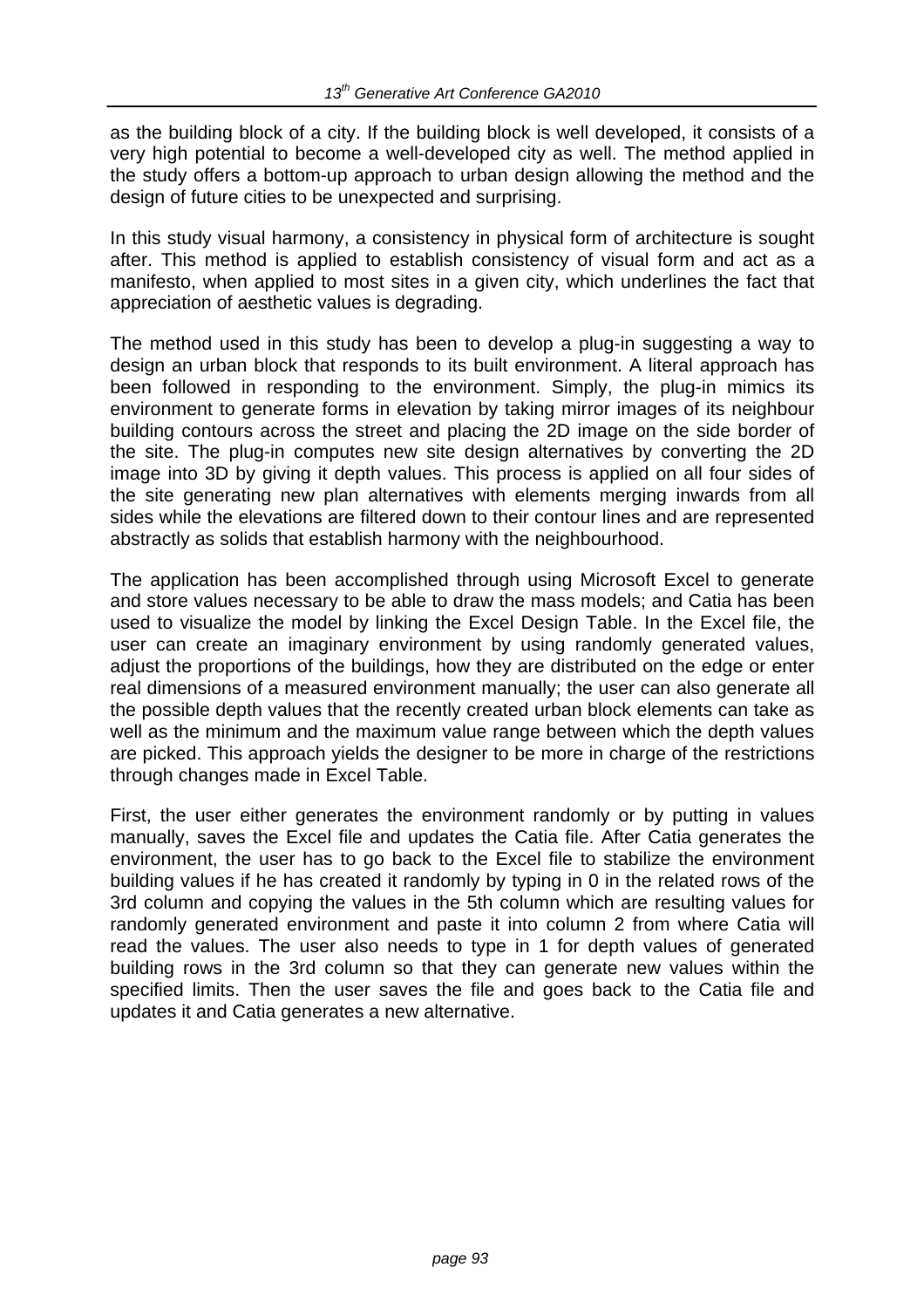

|               | <b>CONTRACTANTS OF CALL</b>                        |                                   | <b>Danigale?</b><br>times, Insyst | <b>Burgela</b><br><b>JERRIALES</b> | <b>ADMAR</b><br><b>DR. IN</b> | FUFAZLA.<br>m              | PV AT<br><b>CH</b>        | <b>NATION FTLOMING</b><br>The house of grading this rate |                             |
|---------------|----------------------------------------------------|-----------------------------------|-----------------------------------|------------------------------------|-------------------------------|----------------------------|---------------------------|----------------------------------------------------------|-----------------------------|
|               | SERIKE ZAMANIERE<br>MANGE LINE                     | 12050<br>$\overline{\phantom{a}}$ |                                   | <b>DOM:</b>                        |                               | <b>BWV3</b>                | <b>Forms</b>              |                                                          |                             |
|               | <b>MAYACH FUM</b>                                  |                                   |                                   | 4,000<br>99                        |                               | 400                        |                           |                                                          | <b>Hill Creative Str. A</b> |
| width and     | <b>RATYLES (Sec)</b><br><b>INVASILAR ANCHE</b>     | ≡<br><b>There</b>                 | c<br>E                            | <b>Inge</b>                        | m v                           | <b>Baltim</b>              | <b>Thur</b>               | <b>DESCRIPTION</b>                                       | <b>NUMBER SHOPLAN</b>       |
|               | <b>BALLAYE 6/5 cmm</b>                             | <b>Algorithment</b>               |                                   | 10000                              |                               | 1000<br><b>SADO</b>        | ÷,                        | Ð                                                        |                             |
| height        | <b>BILLY AND ELECTRIC</b><br><b>BALLA YURS I'M</b> | 12000<br>-                        |                                   | close<br>1008                      | m                             | and it                     | œ                         | <b>COMPANY</b>                                           |                             |
|               | <b>BIALAZIN (mm)</b>                               | <b>SMARK</b>                      |                                   | 10090                              | m tu<br>anno                  | $400$<br>8411              | ÷                         | 灃                                                        |                             |
| values of     | <b>BISAYURET WO</b><br>BALK/Thi (Trow)             | Ξ                                 |                                   | 8008<br>3700                       | 53                            | <b>The United</b><br>46.53 | œ<br>-                    | <b>CENT</b><br><b>State</b>                              |                             |
| environ-      | <b>BRANCH COM</b>                                  |                                   |                                   | 500                                | EXI                           | <b>TELES</b>               | <b>Card</b>               | œ.                                                       |                             |
|               | <b>BISM-CN LIGHT</b><br><b><i>MALCOWER</i></b>     | E                                 |                                   | $\frac{9}{100}$                    | 諁                             | m.<br>mark of              | Ē                         | Ξ                                                        |                             |
| ment and      | <b>BIONAMICHA</b>                                  |                                   |                                   | 1008                               | 100                           |                            |                           |                                                          |                             |
|               | BANYUNS (1985)<br><b>BALLEN COW</b>                | 靈                                 |                                   | <b>MAG</b>                         | 454<br>44                     | $\frac{4000}{2000}$        | ÷                         | 쁰                                                        |                             |
| mirrored      | <b>Inverter</b> Ine                                | w.                                |                                   | <b>Road</b>                        | by.                           | 8000                       | 13 Mil                    | 隠                                                        |                             |
| buildings     | <b>BALLEMAN</b><br><b><i>BALLYVALLINE</i></b>      | 凛                                 | e                                 | 17000                              | 1000<br>36                    | 40<br><b>MAG</b>           | e e contro<br><b>COMP</b> | ÷                                                        |                             |
|               |                                                    | E                                 |                                   |                                    |                               | 4800                       |                           | ۰                                                        |                             |
|               | <b>A</b> HOL                                       |                                   |                                   | ¥                                  |                               | ż                          |                           |                                                          |                             |
|               | <b>Wilder</b>                                      |                                   |                                   |                                    |                               | ×                          | ¥                         | ٠                                                        |                             |
| depth         | <b>WATE</b><br><b>ENVILLE</b>                      |                                   |                                   | 特别动物精神病                            | ū                             | ÷<br>×                     | ٠                         | ٠<br>ö                                                   |                             |
|               | <b>MILLAND</b>                                     |                                   |                                   |                                    | n                             | ×                          |                           |                                                          |                             |
| values of     | <b>EAVES</b><br><b>BIGUTE</b>                      |                                   |                                   |                                    | ۰                             | ×<br><b>RC</b>             |                           |                                                          |                             |
|               | <b>HALES</b><br><b>WANTS</b>                       |                                   |                                   | u                                  | ٠                             | ×                          |                           |                                                          |                             |
| generated     | <b>CALL</b>                                        | 的复数联盟科教师科技                        |                                   |                                    | ۰                             | ×                          |                           |                                                          |                             |
| buildings     | <b>PLEASE RESERV</b><br><b>CRYME</b>               |                                   |                                   |                                    |                               |                            |                           |                                                          |                             |
|               | <b>BASIC</b>                                       |                                   |                                   | å                                  |                               |                            | ×                         |                                                          |                             |
|               | <b>WANNA</b><br><b>Bridge 2</b>                    |                                   |                                   | <b>TE</b><br>12                    |                               | n                          | т<br>٦                    |                                                          |                             |
|               | <b>BUSINESS</b>                                    |                                   |                                   | à                                  |                               | ٠                          | з                         |                                                          |                             |
|               | <b>PINESE</b><br><b>WANTED</b>                     |                                   |                                   | ь                                  |                               | ٠                          | ۲<br>٠                    |                                                          |                             |
|               | <b>MISSION</b>                                     |                                   |                                   |                                    |                               |                            | ٠                         |                                                          |                             |
|               | <b>MARY</b><br><b>SW 852</b>                       |                                   |                                   |                                    |                               | Ī                          | ٠                         |                                                          |                             |
|               |                                                    |                                   |                                   | w                                  |                               | ♦                          |                           |                                                          |                             |
| depth         | <b>SILE</b>                                        |                                   | e                                 | is<br>13                           |                               | x<br>v                     |                           |                                                          |                             |
| values or     |                                                    |                                   |                                   |                                    | ٠                             | ×                          |                           |                                                          |                             |
|               | -1822                                              |                                   | ε                                 |                                    |                               | 츘                          |                           |                                                          |                             |
| environ-      |                                                    |                                   |                                   | <b>REPARTS</b>                     | ю                             | ×                          |                           |                                                          |                             |
|               | ū.                                                 | 医肠麻醉菌素科样肌                         |                                   |                                    | Л                             | ×<br>m                     |                           |                                                          |                             |
| ment          | 족                                                  |                                   |                                   | z.                                 |                               |                            | ٠                         |                                                          |                             |
| contellere si | Ø                                                  |                                   |                                   | f,                                 |                               |                            |                           |                                                          |                             |
|               | <b>BLO HOME</b><br>m                               | ū                                 | r                                 | 13<br>n                            |                               | ۰                          | ٠                         |                                                          |                             |
|               | $W = 1$                                            |                                   |                                   |                                    |                               | m                          | Ŧ                         |                                                          |                             |
|               | <u>in begins</u>                                   |                                   |                                   | ٠<br>٠                             |                               | ٠<br>٠                     | ٠<br>٠                    |                                                          |                             |
|               | <b>SAN TO</b>                                      |                                   |                                   |                                    |                               | ×                          | ï                         |                                                          |                             |
|               |                                                    |                                   |                                   |                                    |                               |                            |                           |                                                          |                             |
|               |                                                    |                                   |                                   |                                    |                               |                            |                           |                                                          |                             |
|               |                                                    |                                   |                                   |                                    |                               |                            |                           |                                                          |                             |
|               |                                                    |                                   |                                   |                                    |                               |                            |                           |                                                          |                             |
|               | Value                                              |                                   |                                   | Values                             |                               |                            |                           |                                                          |                             |
|               |                                                    |                                   | Random                            |                                    |                               | Minimum                    |                           | Result of                                                |                             |
|               | Catia will                                         |                                   |                                   | entered                            |                               |                            |                           |                                                          |                             |
|               | read                                               |                                   | value                             |                                    |                               | and                        |                           | random                                                   |                             |
|               |                                                    |                                   |                                   | manually                           |                               | Maximum                    |                           |                                                          | generation                  |
|               |                                                    |                                   | generation                        |                                    |                               |                            |                           |                                                          |                             |
|               |                                                    |                                   |                                   |                                    | Result of                     | range                      |                           |                                                          |                             |
|               |                                                    |                                   |                                   |                                    |                               |                            |                           |                                                          |                             |
|               |                                                    |                                   |                                   |                                    | manual                        |                            |                           |                                                          |                             |
|               |                                                    |                                   |                                   |                                    |                               |                            |                           |                                                          |                             |
|               |                                                    |                                   |                                   |                                    | input                         |                            |                           |                                                          |                             |

Figure 1: *Excel Table*



Figure 2 : *Linking Excel Design Table to Catia and Scene Update.*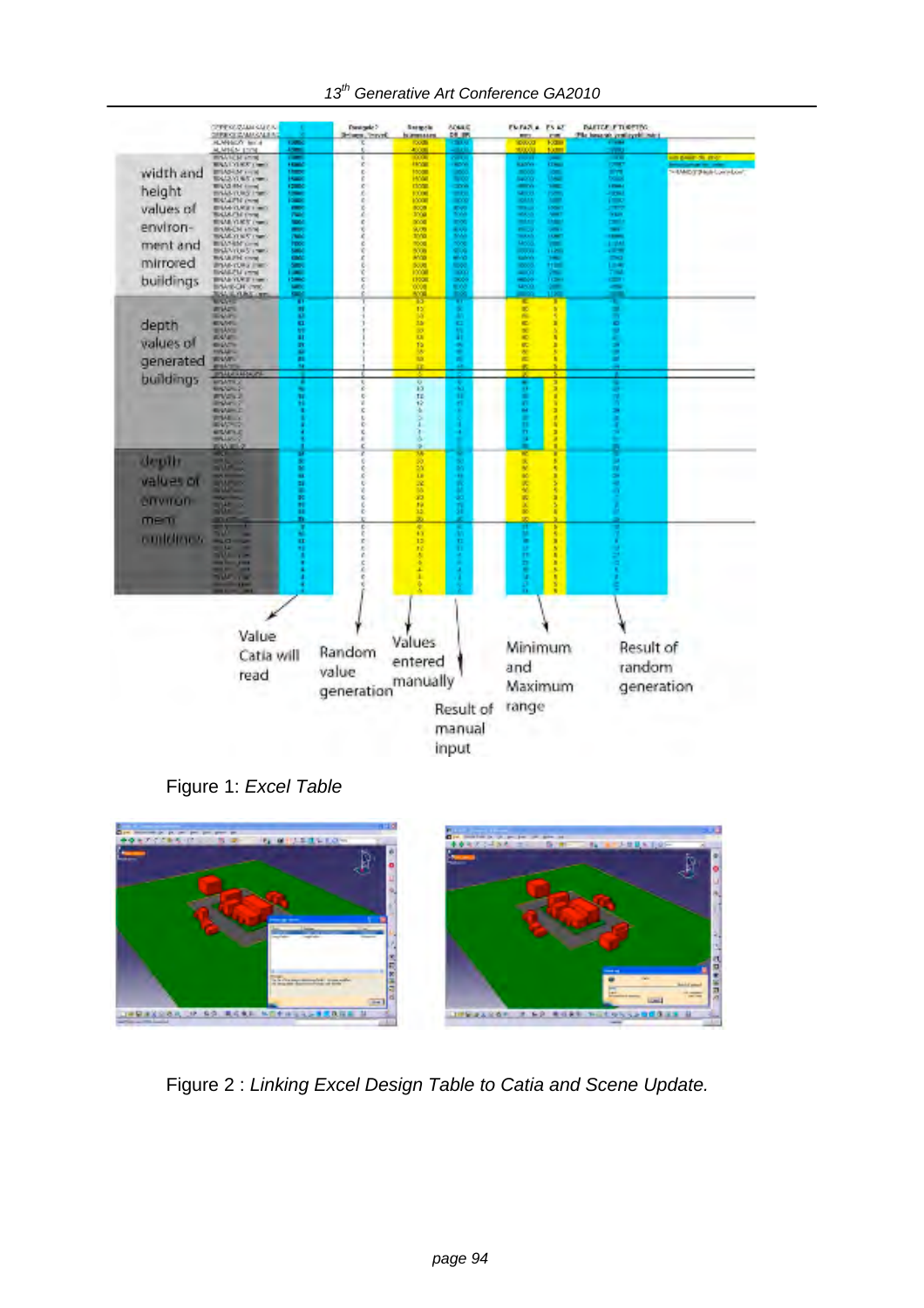

Figure 3: *Example of a generated alternative.*

# **2. Further Steps for an Urban Generative System**

This study takes a concrete step towards an urban generative system with a concrete approach regarding the visual coherence of a city. This brings up questions about how to proceed to further steps of the system and other layers of such a generative system.

Harmony is a key issue when dealing with any architectural element. So far harmony is considered in terms of visual coherence. However, there is more to an urban organization than visual harmony. Identity of each city is unique to itself. History, social and economic considerations, geographic properties and many more programmable and un-programmable issues affect an urban development. This point is important and brings subjectivity on the table. The question of how context can be integrated into urban generative system may come up with answers that are subjective and may be hard to code. It is important to find answers to integrating context issue since only then generated urban entity will have a strong identity.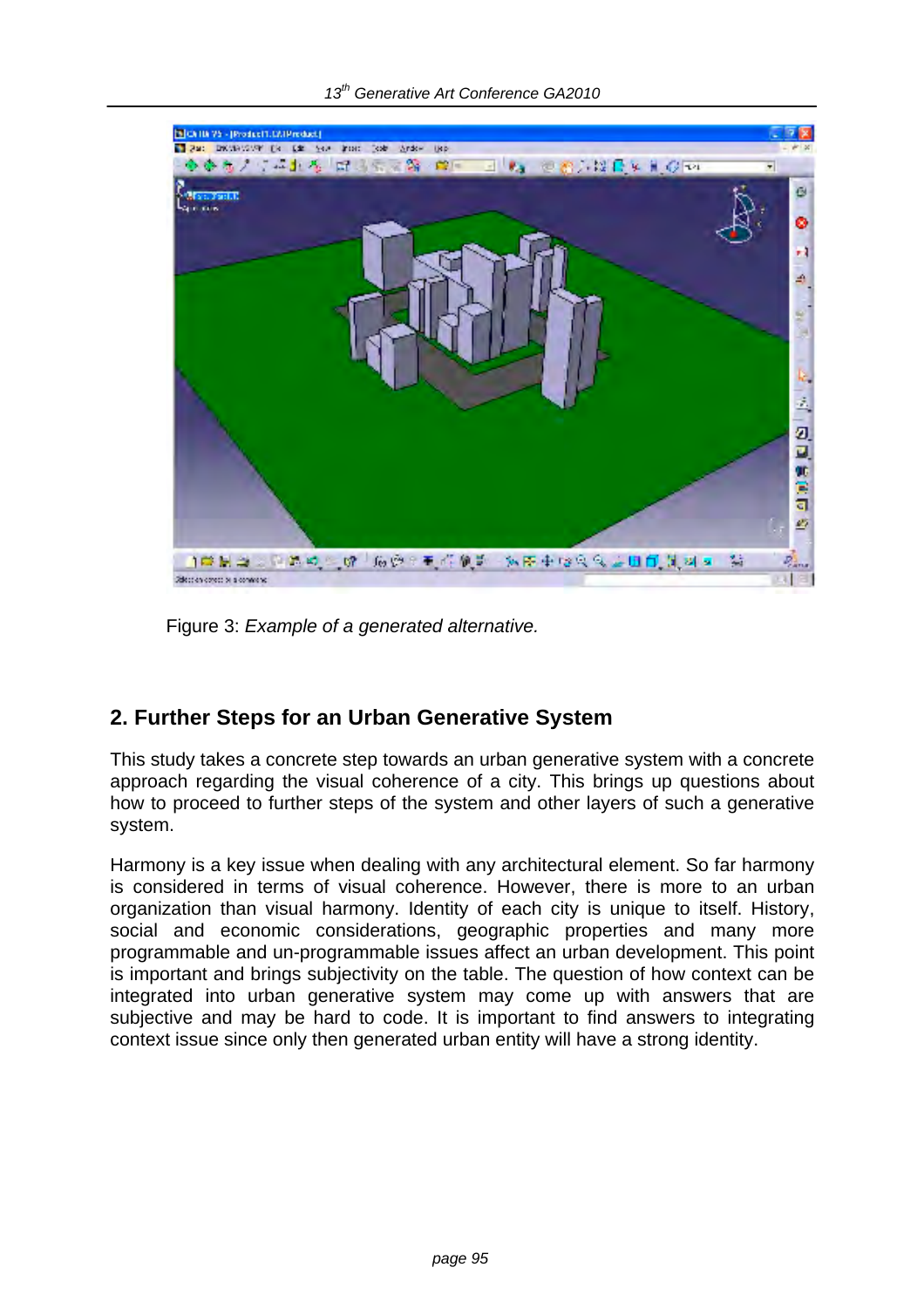# **3. The Bottom-Up Approach and Others**

Attempts to improve quality of life have been made at city scale by numerous planners. In this study, it is advocated that the character of a city should not be imposed with a grand plan but rather, should be adopted starting with the simplest urban unit, a block, which is referred to as the building site. The new urban block in itself embeds a bottom-up approach. Addition to that, it allows for further studies on clustering strategies for growing future cities.

Fieldwork regarding urban morphology generation is explained in the study are selected depending on different aspects that links the project with this study and the plug-in that is developed. The projects analyzed in this study include CityEngine (Müller and Parish, 2001), The Melinkov Grammar (Cardoso and Nagakura, 2007), CityZoom (Turkienicz and Golçalves and Grazziotin, 2008), Urban Design with Patterns and Shape Grammars (Duarte, Beirao, 2009) and Smart Solutions for Spatial Planning (SSSP) [2].

It has been observed that most of the efforts combine Shape Grammars and all of them are composed of Rule Based Systems, similar to this thesis. However, this thesis is unique and differentiates by focusing only on block generation, which is rarely seen in the approaches explained.

CityEngine has presented a different method in defining an urban block by applying a recursive algorithm on the site boundary defined by roads established by applying various steps provided by the software. CityEngine also differs the way in which it approaches to design of a city : top-down. This thesis follows a bottom-up approach, which makes the result unpredictable, unlike CityEngine.

This thesis takes urban block generation into consideration in a bottom-up approach similar to the Melinkov Grammar where the end result is complex although the process and the initial shapes are very simple. However, this thesis differentiates from the Melinkov Grammar approach in that the Melinkov Grammar is a 2D generation tool where this study generates solid urban blocks in 3D rather than a 2D city network.

CityZoom is highly oriented to enable the user visualize a city according to regualtions and modify it as a result of a set of performance models. It aims at finding a balance between design needs and regulation requirements. The software does not offer a system that creates a city from scratch as it is intended with this thesis.

Urban Design with Patterns and Shape Grammars Studio does not offer a computational product. This study has been explained within this thesis to present as an experiment that proves efficiency of Rule Based Systems as well as because it consists of approaches developed to generate an urban block at a level that is not present in other models explained.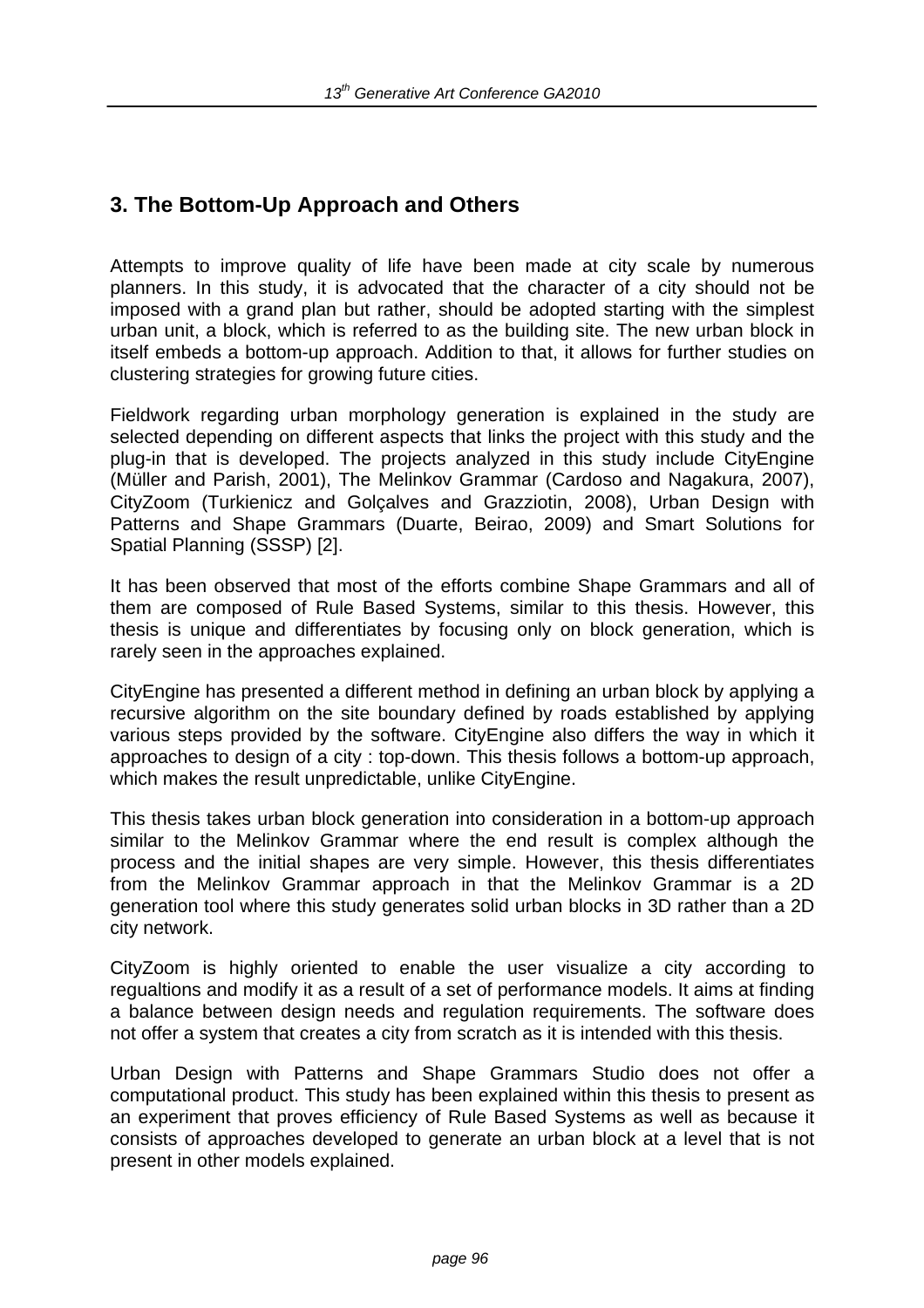Smart Solutions for Spatial Planning is another software developed which takes generation of a city into consideration from urban scale to building scale including a step to generate urban block alternatives. The software presents an approach on building block generation depending on generation of allotments with reasonable dimensions for development of buildings and open spaces following a recursive search method. Building masses are created taking climatic considerations into account and making a distinction between public and private realm. This step of the software relates to this thesis in terms of intention to create urban blocks with building masses but differentiates with its methods. SSSP uses a recursive search method in dividing the plot into allotments depending on optimization rules. However, this thesis simply mimics the environment to create a new design.

As seen in precedent works, systems are not as complex to integrate contextual information and they heavily depend on geometric associations, which is similar to this study's approach.

# **4. Conclusion**

The proposed plug-in has been developed in order to help the architect or the city planner with creative design alternatives that are also in visual harmony with its built environment. The generated solutions are desired to force the user and the readers of this study to put emphasis on responding to environment when designing cities.

In the future, this study has the potential to be further developed to form clusters of urban block growing in accordance with other layers of urban generative system. This study will act as the first step of a future city generation engine with a bottom-up approach growing computationally from inside out and it is currently still assessing questions regarding mentioned layers and how to incorporate context within the system to establish a stronger identity of the product.

# **References**

Batty, M., Longley, P.:1994, "The Fractal City," Academic Press, San Diego, CA and London.

Cardoso, D. & Nagakura, T.: 2007, "The Melinkov Grammar," Retrieved on August, 18, 2009 from Formal Design Knowledge and Programmed Constructs: http://mit.edu/dcardoso/www/4.564/melnikov\_paper.pdf

Chase, C, S.:1999,"Grammar Based Design: Issues for User Interaction Models," Media and Design Process, proceedings of ACADIA '99. 198-210.

Duarte, J. P. & Beirão N.J.: 2009, "Grammars of Design and Grammars for Designing: Grammar Based Patterns for Urban Design," Proceedings of CAAD Futures '09 Conference, Montreal, Canada..